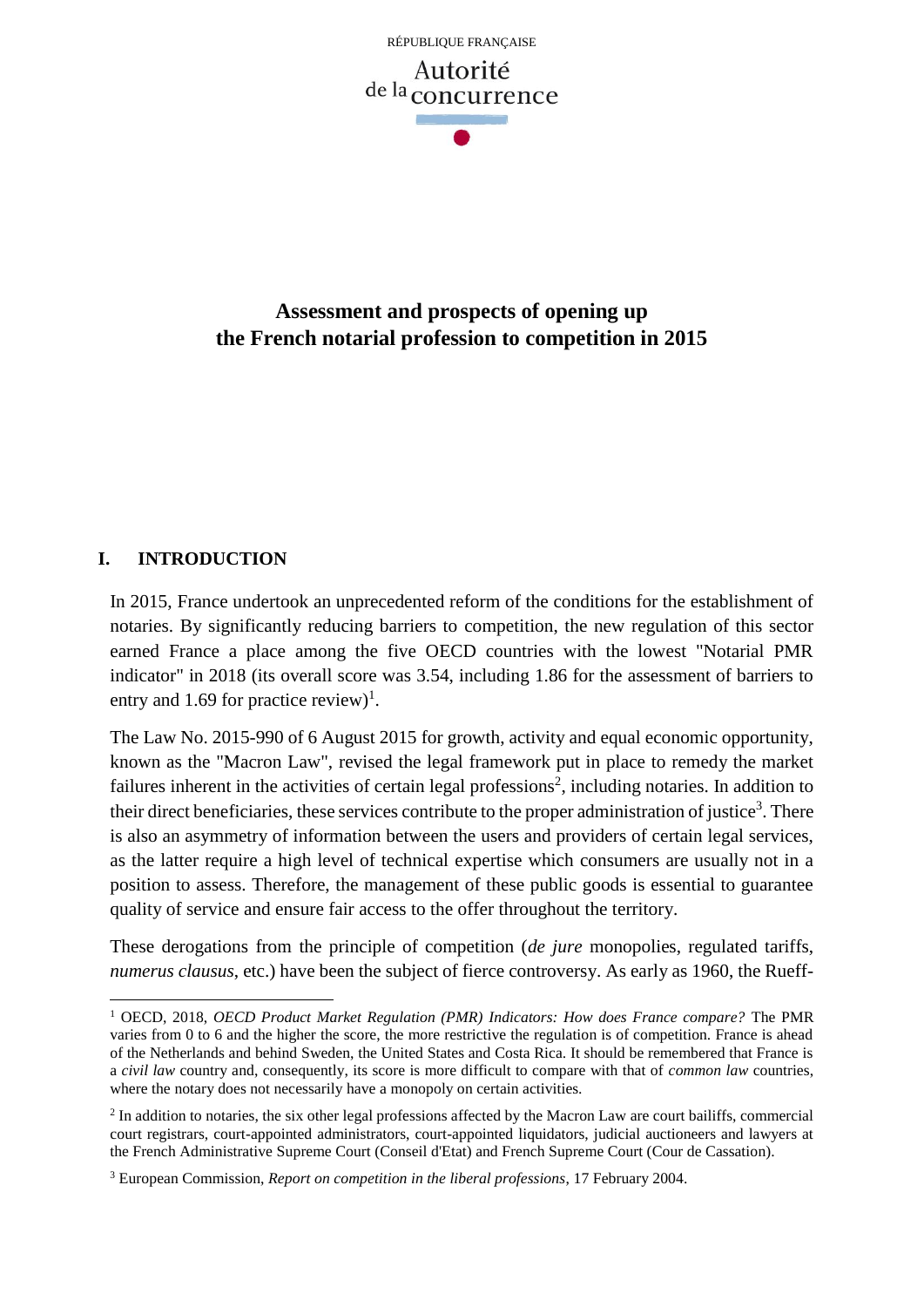Armand report denounced "*situations of sclerosis, Malthusianism and maladjustment [...] in the organisation of certain professions"* which, according to the authors, constituted "*islands of resistance to the necessary adjustments [...] required by technical progress, demographic renewal and social change*<sup>14</sup>. Nearly 50 years later, in 2008, the Attali report<sup>5</sup> in essence made similar criticisms, pointing out the stasis of these professions and the anachronism of their regulation methods. In 2014, the Ferrand report called for them to be modernised because "*inflexibilities have set in and persisted for decades although the general interest no longer*  justifies them<sup>"6</sup>.

The main dysfunctions in the sector were analysed by the Autorité de la concurrence (hereinafter "the Autorité") in a 2015 opinion<sup>7</sup>: difficult access to the private exercise of the profession (unlike salaried practice) due to a long-term stagnation in the number of offices, particularly for young graduates and women, significant geographical imbalances in the supply, a disconnect between regulated tariffs and the costs of carrying out the services concerned. This low level of competition led to secure incomes, which did not encourage innovation or quality of service improvements.

Despite considerable resistance from the professional bodies, the Macron Law responded to these concerns by modernising the regulation of the legal professions in question along two major lines: lowering the barriers to entry and redirecting fees towards costs. The legislator has given the Autorité a key role in its implementation.

More specifically, with regard to the lowering of the barriers to entry, the Autorité is responsible for identifying those areas of the country where there is an insufficient number of notaries and for assessing the number of new professionals needed to compensate for this deficit. This policy has had remarkable effects, particularly in the case of notaries, where it has led to an increase in the number of private practitioners of more than 30% in six years, as well as a significant increase in the number of women and young people in the profession.

The reason these results are so significant (IV.), just a few years after the law came into force, is that the terms of the reform (III.) adequately matched the characteristics of the notarial profession in France (II.). However flattering this initial assessment may be, it inevitably leads to an interest in improvements that could be made, in the near or more distant future, to this structural reform for the French economy (V.).

### **II. THE NOTARIAL PROFESSION IN FRANCE**

In France, notaries are appointed by the Minister of Justice, who assigns them an office. At the end of 2020, there were more than 10,000 notaries owning or associated with an office, and

 $\overline{\phantom{a}}$ 

<sup>4</sup> *Report on Barriers to Economic Expansion*, 1960, pp. 14 and 15.

<sup>5</sup> *Report by the Commission for the Liberation of French Growth*, 2008.

<sup>6</sup> *Regulated professions - For a new youth*, 2014, p. 1.

<sup>7</sup> Opinion of the Autorité de la concurrence No. 15-A-02 of 9 January 2015 regarding competition issues concerning certain regulated legal professions.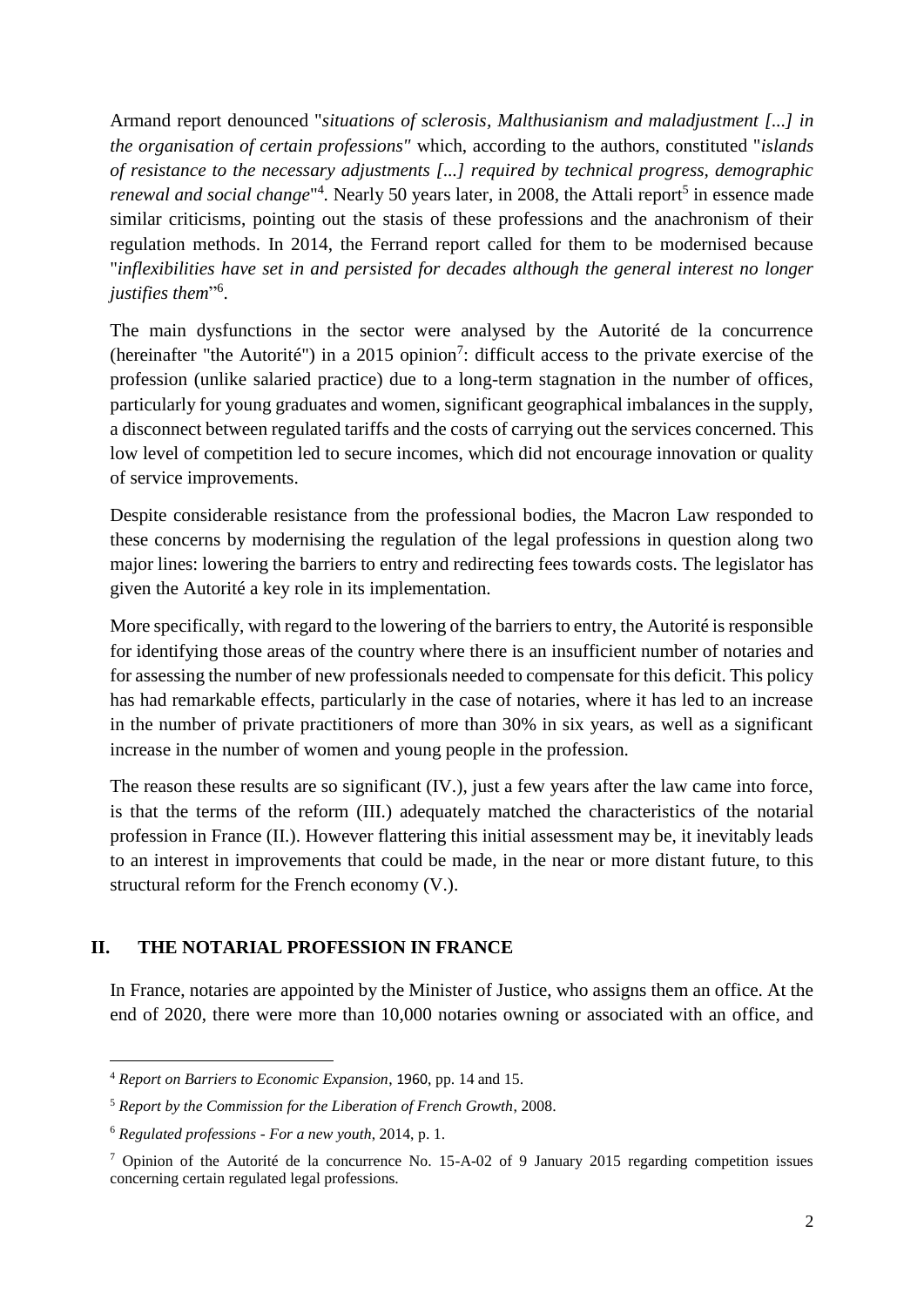practising in more than 6,500 offices. In addition to the activities reserved to them (creation and retaining of authentic instruments), notaries can carry out competing activities, such as property negotiation (in competition with estate agents, for example) and legal advice.

# **A. THE SCOPE OF THE MONOPOLY**

Notaries have the exclusive competence to authenticate and preserve documents on the one hand, and to create certain documents, on the other.

# 1) The competence to authenticate and preserve documents

The function of notaries is to confer authenticity on the documents they draw up and to ensure they are retained. In this context, they are responsible for designing, drafting, having the parties sign, authenticating by affixing their signature and, lastly, retaining the document.

The authentification of a document gives it a high level of legal certainty, the attributes of which are certainty of date, probative value and enforceability. The authentic instrument is fully authentic in terms of its date and content and in terms of the information established and verified by the notary, and it is enforceable by right in the same way as a legal decision.

# 2) Jurisdiction over certain documents

Only notaries are authorised to create certain documents. For example, notaries have a monopoly on deeds of donation, marriage contracts and property sales.

# **B. ACCESS TO PRIVATE PRACTICE IN THE PROFESSION BEFORE 2015**

The system for creating notarial offices prior to the Macron Law was characterised by a high level of Malthusianism.

# 1) The modalities for accessing private practice in the profession

Until 2015, the most common means of accessing private practice was through appointment to an existing office. In this case, the candidate had to buy the office of their predecessor or acquire shares in a company holding an office. More rarely, the new incumbent could be selected by competition for appointment to a new or vacant office. The average ratio was one creation for every 15 successions<sup>8</sup>.

Although they had no decision-making power in the strict sense of the term, the profession's bodies were very involved in regulating the number of offices. They were part of the French Committee for the location of notarial offices (Commission de localisation des offices de notaires, hereinafter "CLON") which was responsible for assessing the need for new offices. CLON's prerogatives also extended to the abolition and transfer of offices, and to the opening of branch offices or their transformation into separate offices. CLON was also involved in the

l <sup>8</sup> Opinion No. 15-A-02 of 9 January 2015 mentioned above.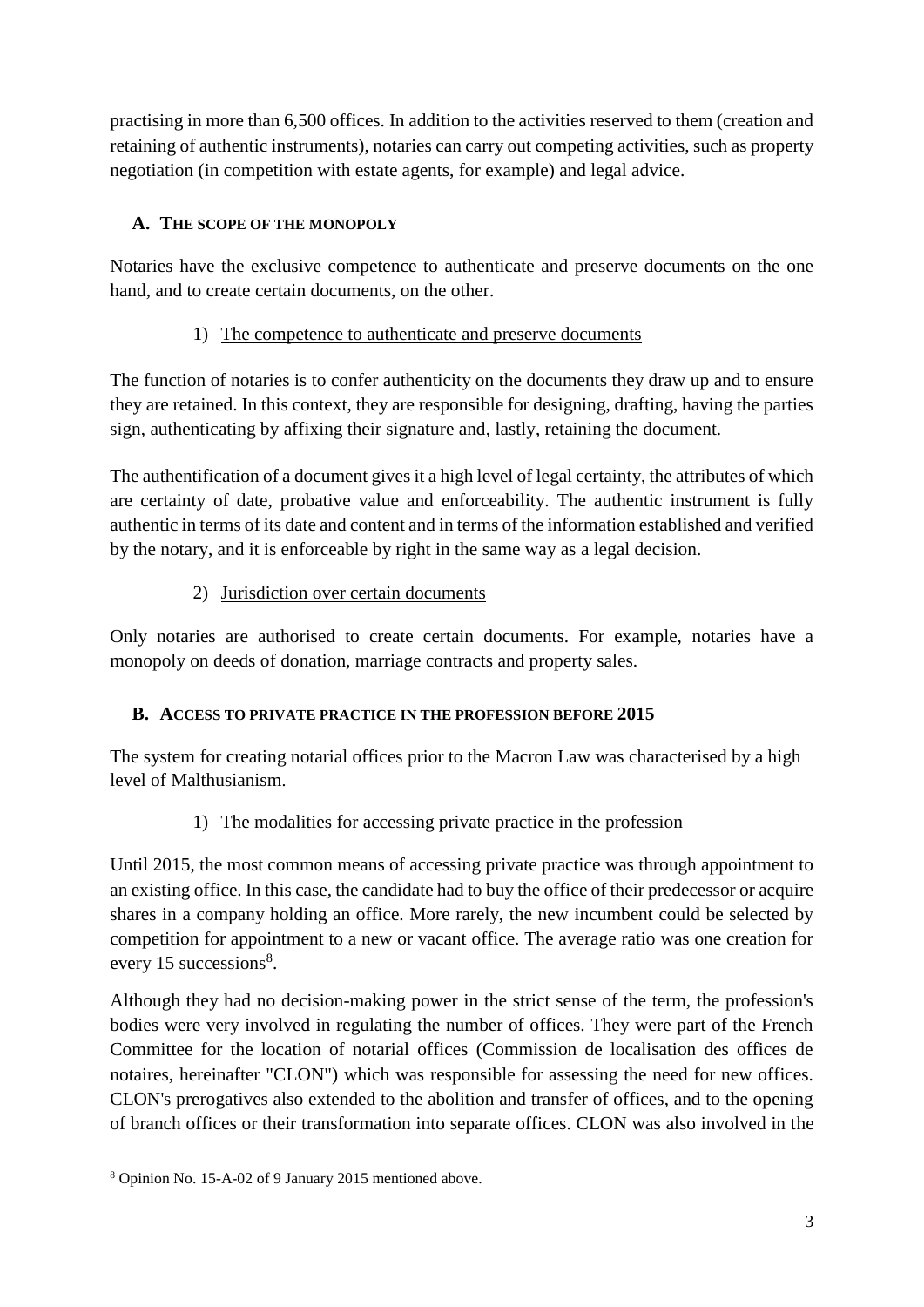implementation of the compensation mechanism for notaries who felt they had suffered prejudice due to the creation of a competing office<sup>9</sup>. Furthermore, the profession was consulted by the government at every stage of the process of appointing a professional (e.g. opinion on character or professional capability).

When it assessed the reform in 2020, the body responsible for representing the entire notarial profession to the government - the French Supreme Council of Notaries (Conseil Supérieur du Notariat, hereinafter "CSN") - itself acknowledged that "*not enough offices have been created for years, and even decades* [...]*. The number of notaries in relation to the population and GDP has clearly fallen*" 10 .

# 2) A stable supply and difficulties replacing the generations

The mechanisms described above for accessing the profession have led to a stagnation in the number of offices and notaries and a disconnect between the supply of notaries and the demand from individuals and companies. In addition, they were not able to absorb the flow of graduate notaries. Between 2005 and 2015, the population of France grew by more than 6% and GDP by more than 8%. While the number of qualified notaries was estimated at more than 12,000 over the period, the number of notarial offices increased only by around 60, and the number of private notaries by several hundred. Professionals were appointed "for life" and worked well into old age, so that there was a ratio of 1:5 between the flow of those leaving and potential entrants to the profession.

Faced with these difficulties in professional integration, graduate notaries largely turned to salaried employment, or to other positions which did not necessarily reflect their level of qualification. The CSN estimated that 10% of graduates never entered the notarial profession.

# 3) Sub-optimal geographical distribution of offices

The system prior to 2015 guaranteed a minimum notarial presence throughout the territory, but did not take into account population density. As a result, in sparsely populated areas, the number of notaries per inhabitant was higher than in densely populated urban areas, where demand was nevertheless higher. Notarial density thus appeared to be inversely proportional to population density, which betrayed a flagrant imbalance between supply and demand.

It follows from the above that the system for creating notarial offices prior to the Macron Law led to quasi-stagnation and a sub-optimal distribution of supply. Consequently, the increase in demand for legal services and the lack of potential competitors played a key role in the increase in the average income of private notaries and generated a strong risk of a deterioration in the

 $\overline{a}$ <sup>9</sup> This mechanism, which provided for the possibility of compensation paid by the holder of the created office to their injured colleagues, was ruled unconstitutional in 2015. On this occasion, the Constitutional Council recalled that an office that believed it had suffered unusual and special damage could always hold the State liable on a nofault basis due to the laws and ask for compensation on the basis of the constitutional principle of equality in terms of public burdens.

<sup>&</sup>lt;sup>10</sup> CSN report on the evaluation of the Macron Law, 10 August 2020.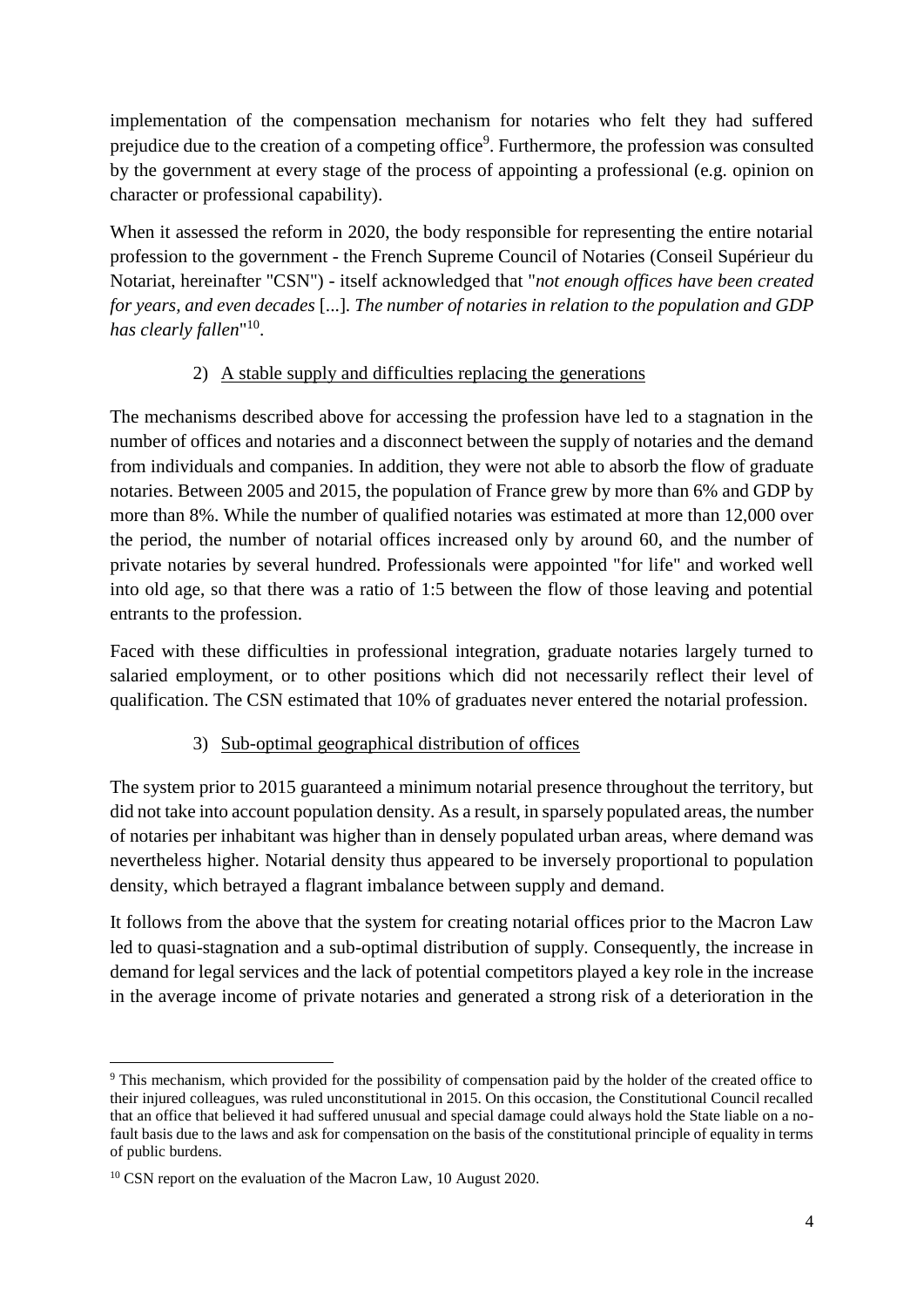quality of service (reduced time to devote to users, lack of incentive to innovate, etc.), particularly in areas with a shortage of notaries.

# **III. THE REFORM ON THE FREEDOM OF ESTABLISHMENT OF NOTARIES**

The new procedures for the creation of offices set out in the Macron Law have a threefold objective:

- to improve geographical coverage, in order to bring notaries closer to the population and businesses in underserved areas;
- to open up the profession by giving young people and women the opportunity to set up on their own and offer new services;
- to preserve the economic viability of existing offices, particularly in sparsely populated rural areas.

### **A. THE REFORM OF THE PROCEDURES FOR CREATING OFFICES**

To achieve these objectives the Macron Law requires the Autorité to submit to the government, every two years, a proposed map of areas where the creation of offices appears "*useful to increase proximity or the provision of services"*. This map "*is accompanied by recommendations on the rate of establishment compatible with a gradual increase in the number of professionals in the area in question*" 11 .

The Autorité's method for assessing and mapping the need for new notaries was set out in an opinion of 9 June 2016<sup>12</sup>. This method, validated by the Council of State<sup>13</sup>, is reused to create each map and updated if necessary to take into account new circumstances, such as the effects of the health emergency after March 2020.

# *The geographical market*

To divide the French territory into establishment areas, the Autorité considered the definition of the relevant geographical market for notarial services. It is apparent from its investigation that users still tend to choose their notary on the basis of the distance to their office. The majority of the offices' clientele would therefore be located within a radius of approximately 15 km.

On the basis of these insights, the Autorité selected the "employment zones" established by the French national institute of statistics and economic studies (Institut national de la statistique et des études économiques, INSEE) as the relevant territorial subdivisions for analysing notarial services. They correspond to the geographical area within which most of the working population resides and works. This choice led to the territory being divided into approximately 300 establishment areas.

 $\overline{\phantom{a}}$ <sup>11</sup> Article 52 of the Macron Law.

<sup>&</sup>lt;sup>12</sup> Opinion No. 16-A-13 of 9 June 2016 on the freedom of establishment of notaries and a proposed map of establishment areas, together with recommendations on the pace of creation of new notarial offices.

<sup>&</sup>lt;sup>13</sup> Council of State, Decision No. 403815 of 16 October 2017.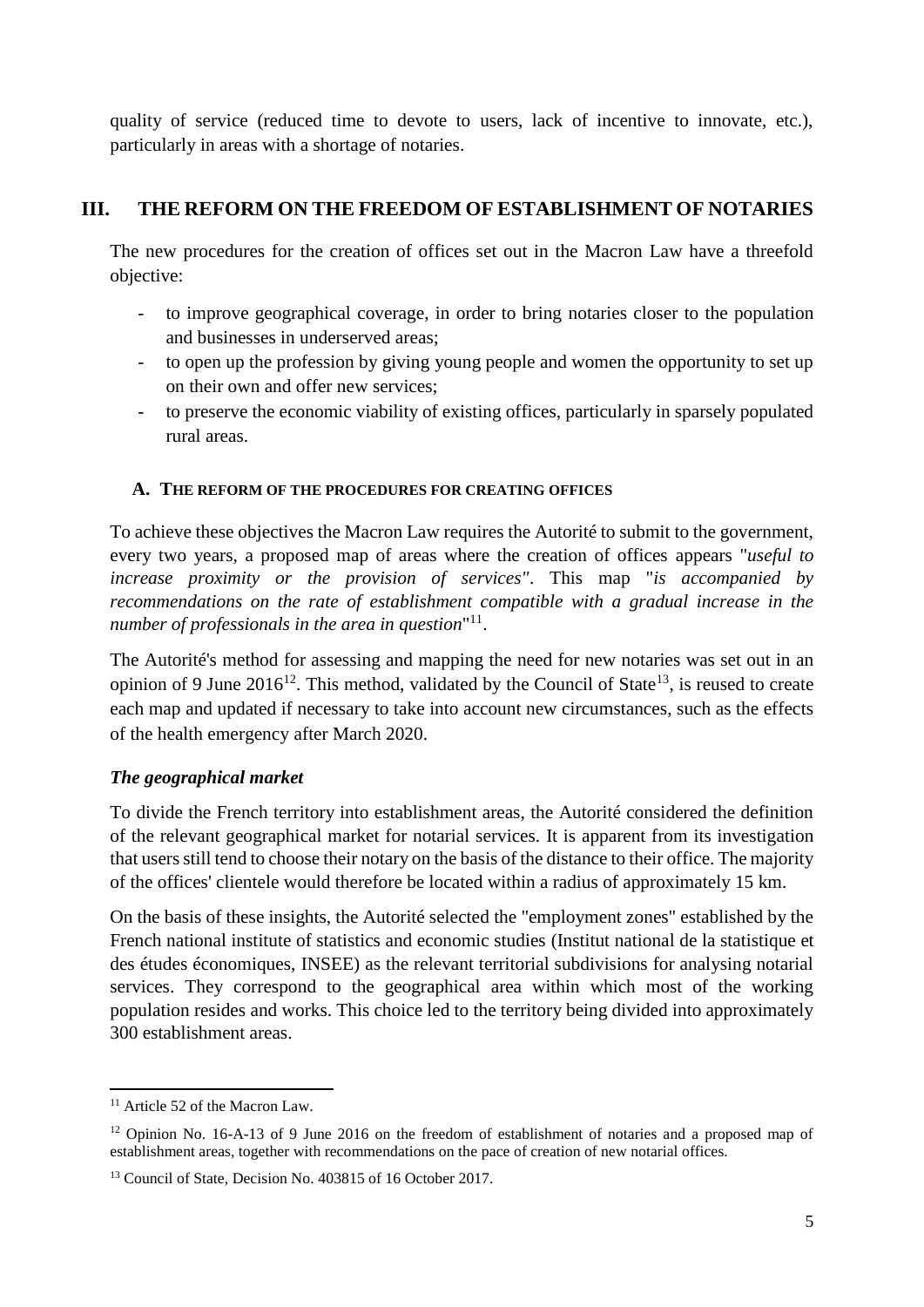### *Taking the offer into account*

To measure the supply of notaries, the Autorité focused on private notaries (office-holders and partners) without taking into account employed notaries. Indeed, the latter cannot have their own clientele, hold shares in the office capital, or have the right to vote for the adoption of strategic decisions. Therefore, an increase in the number of salaried notaries increases market concentration, whereas an increase in the number of private notaries intensifies competitive emulation.

#### *Taking demand into account*

 $\overline{\phantom{a}}$ 

Based on an econometric analysis, the Autorité estimated in 2016 that population growth of 1% corresponds to an increase in the turnover of notaries of around 0.98%. The Autorité estimated the evolution of notarial turnover in the coming years based on population projections drawn up by INSEE and the turnover of the offices in the area over the last five years $^{14}$ .

#### *Recommendations for the establishment of notaries*

Using turnover thresholds per private notary, the Autorité quantified the number of new notaries needed in each establishment area to rebalance supply and demand by 2029. Then, to satisfy the requirement for progressiveness set out in the Macron Law, and in the light of economic factors, the Autorité determined the number of notaries to be established in the next two years, which represents only a limited proportion of the identified long-term need. The areas where the creation of notarial offices is recommended over this two-year period are called "free establishment areas" (in green on the map below), as opposed to "controlled establishment zones" (in red on the map below).

In 2021, for France as a whole, the Autorité estimated the need for between 2,400 and 2,600 new notaries by 2029. Due to the uncertain consequences of the health situation, it has nevertheless proposed to the government the adoption of a very cautious pace over the period  $2021-2023$  (see map below)<sup>15</sup>, allowing the private establishment of only 250 notaries (i.e. barely 10% of the identified long-term need). It had previously recommended the creation of a number of offices allowing the private establishment of 1,650 notaries in 2016-2018 and 700 notaries in 2018-2020<sup>16</sup>.

 $14$  For the sake of prudence, the Autorité has not included the impact of the property market on notarial turnover, but corrected the turnover data to take account of the reductions in regulated rates.

<sup>&</sup>lt;sup>15</sup> Opinion No. 21-A-04 of 28 April 2021 on the freedom of establishment of notaries.

<sup>&</sup>lt;sup>16</sup> Opinions No. 16-A-13 of 9 June 2016 and No. 18-A-08 of 31 July 2018 on the freedom of establishment of notaries.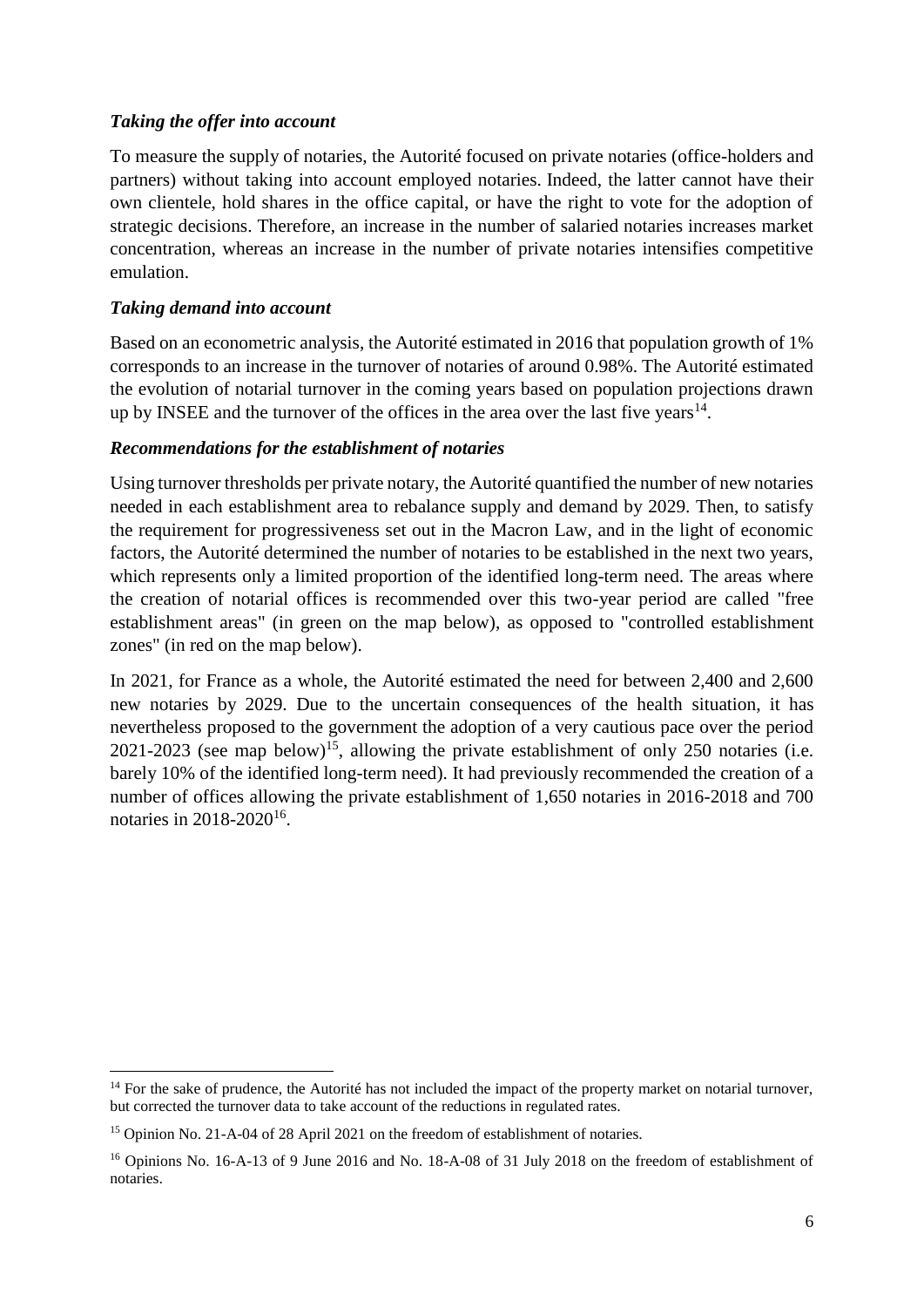

### **B. THE NEW CONDITIONS FOR APPOINTMENT TO THE CREATED OFFICES**

The procedure for appointment to a created office depends on the type of area in which the candidate wishes to set up.

For the free establishment areas ("green"), the French Minister of Justice appoints applicants based on the recommendations on the map, and in the order in which applications are registered. However, if the number of applications for the establishment of offices registered for the same area within twenty-four hours of the opening date for the filing of applications exceeds the recommendations, the order of these applications is determined by the electronic drawing of lots, in the presence of a representative of the Autorité and the CSN.

For controlled installation areas ("red"), the French Minister of Justice may refuse the application if it finds that there is a risk of jeopardising the continuity of the operation of existing offices and the quality of service provided. The Minister must first consult the Autorité if they intend to agree to the creation of the office. In fact, with the exception of two offices established by a recommendation of the Autorité, requests to create offices in red areas have been systematically refused by the Minister of Justice over the last five years.

In addition, the Macron Law has changed the conditions for transferring offices, i.e. moving the headquarters of an office from one town to another. The latter is unrestricted within the same free establishment area, but subject to a clearance decision by the French Minister of Justice within a controlled establishment area.

# **IV. THE ASSESSMENT OF THE REFORM IN 2021**

Six years after its entry into force, the collected data indicates that the outcome of the reform is largely positive.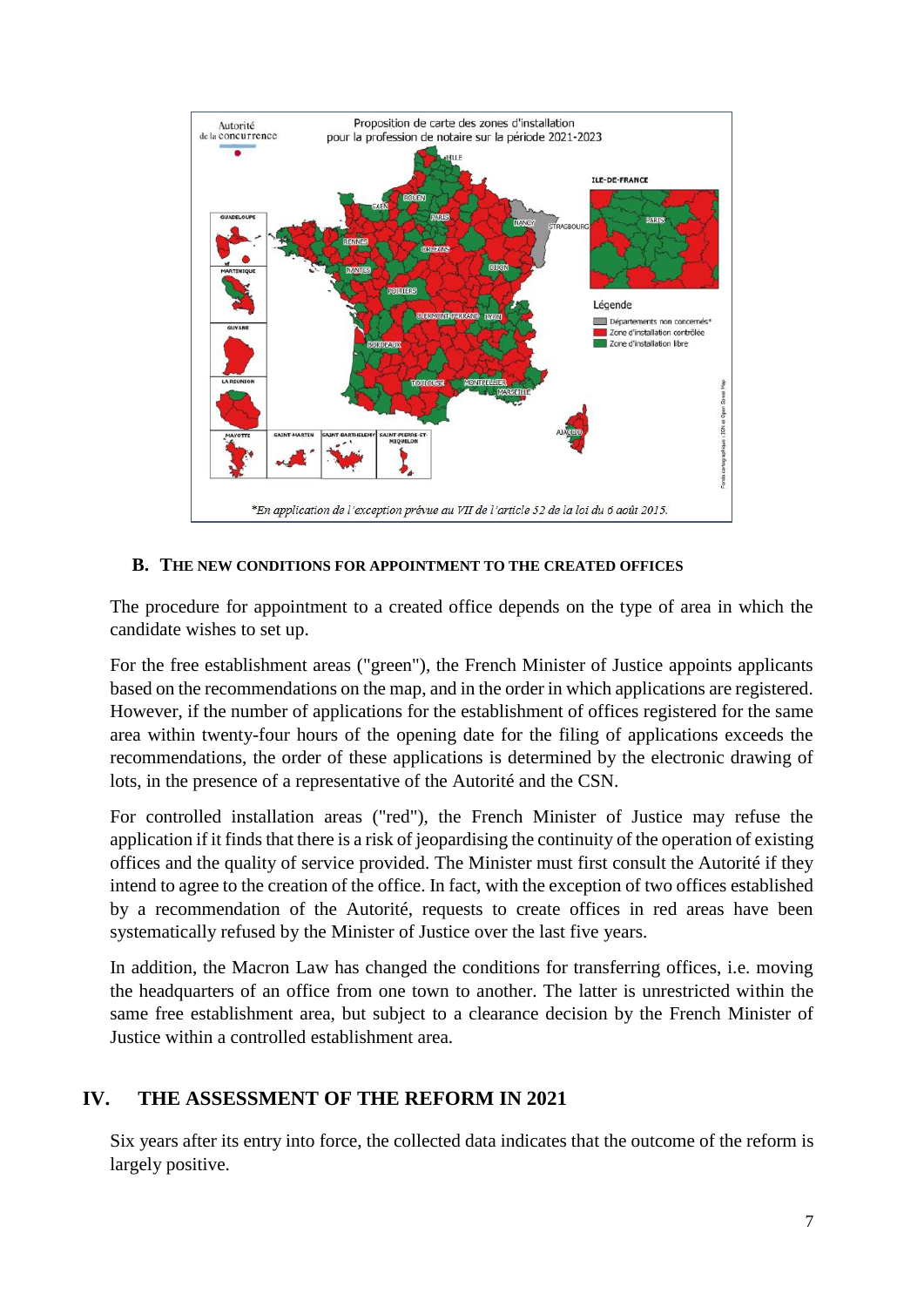### **A. TOOLS FOR MEASURING THE EFFECTIVENESS OF THE REFORM**

The Autorité has a range of quantitative and qualitative data collection tools, which enables it not only to draw up its map proposals, but also to monitor the effects of the reform on the notarial sector.

The law states that, prior to drawing up the proposed maps, the Autorité must carry out a public consultation with all the interested parties: practising notaries, candidates for establishment, bodies representing the profession, approved consumer associations, notaries' groups and trade associations, etc. The survey covers various topics such as the appointment procedure, the impact of newly created offices on existing offices, salaried notaries, clients, the impact of the reform on the access of women and young people to the profession, and the regulation of advertising. The Autorité always collects several hundred contributions on this occasion.

The Autorité also receives annual data on the activity of each office: location, number of private notaries and salaried notaries working there, turnover, results, etc. The analysis of this data has shown in particular that the creation of offices since 2017 has not, at this stage, led to a drop in the average turnover of the notaries already in place (even if it may have slightly slowed the growth of their activity). In addition, most of the offices created in 2017 experienced sustained growth. For more than 70% of them, revenues would exceed  $€100,000$  in the second half of  $2019<sup>17</sup>$ , after only a few months of operation.

Lastly, following the Autorité's recommendations, the Ministry of Justice regularly publishes information and statistics on current appointment procedures (number of offices created, number of applications per area, etc.).

# **B. THE OBSERVED EFFECTS OF THE REFORM**

The offices created since 2015 have allowed graduate notaries, especially women, to have greater access to the private practice of the profession and better meet the demand of individuals and businesses.

# 1) Increasing supply in areas with shortages

The reform has resulted in the establishment of nearly 2,300 new private notaries since 2017, an increase of more than 30% in supply. The median number of notaries per 100,000 inhabitants thus increased from 14 to 17 between 2016 and 2020.

This increase in the number of professionals serving the population and businesses has been focused on areas with the greatest shortages, mainly urban and coastal areas. However, no new office has weakened the economic situation of existing offices in areas where the supply was already sufficient to meet demand, mainly rural and overseas areas.

l <sup>17</sup> Opinion No. 21-A-04 of 28 April 2021.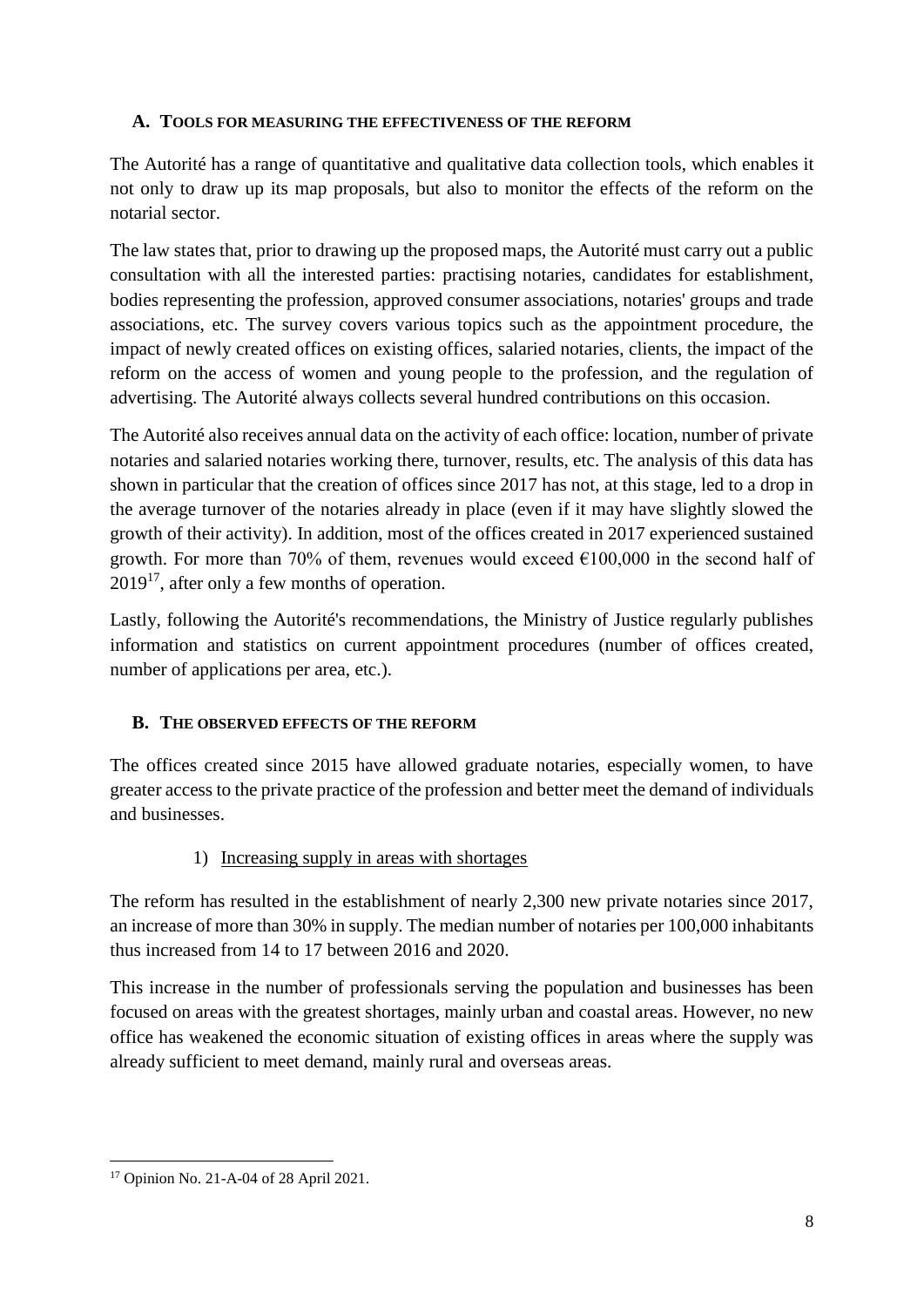### 2) Opening the profession to more women and young people

There has been a significant increase in young people joining the notary profession. Although practising notaries were able to apply for the created offices, 87% of the new offices were set up by notaries who had never previously practised privately. The average age of private notaries has fallen from 49 to  $47^{18}$ . The generational transition has also been greatly encouraged by the introduction of an age limit, fixed by law at 70, for practising as a notary<sup>19</sup>.

Furthermore, in 2016, women represented two-thirds of salaried notaries, but only one-third of private notaries. The reform has helped to reduce this imbalance. For example, in 2018, 60% of the candidates appointed to an established office were women. Overall, the female workforce in the notarial profession, both salaried and private, has increased from 35.7% in 2016 to 54% today $20$ .

However, the proportion of women taking up private practice is still clearly out of step with the percentage of female graduates: in 2020, only 43.8% were practising privately, whereas women have represented around 70% of notarial graduates for several years.

3) Other positive consequences

Other improvements brought about by the Macron Law were highlighted by professionals in the course of the various public consultations conducted by the Autorité.

A majority of respondents, especially notaries appointed under the Macron Law, consider the impact of the office creations to be positive for clients. This improvement in the quality of the service provided resulted in greater availability of notaries, a reduction in the time taken to process files and increased use of digital tools $2^1$ .

Furthermore, the reform has improved the working conditions of salaried notaries. Competitive pressures have driven up their salaries, as employers compete for the best professionals. In addition, salaried notaries point to increased opportunities for recruitment and association, better consideration from associate notaries and improved working conditions, including the possibility of teleworking and more flexible hours<sup>22</sup>.

# **V. THE FUTURE OF THE REFORM**

For the reform to continue to be successful, it is important to look at possible developments in the longer or shorter term.

l <sup>18</sup>Opinion No. 21-A-04 of 28 April 2021, mentioned above.

<sup>19</sup> Article 53 of the Macron Law.

<sup>20</sup> Website of the French Conseil Supérieur du Notariat, *Le notariat en chiffres*.

<sup>&</sup>lt;sup>21</sup> Summary of the 2020 public consultation, Annex 1 of the aforementioned opinion No. 21-A-04 of 28 April 2021.

<sup>&</sup>lt;sup>22</sup> Summary of the 2020 public consultation, Annex 1 of the aforementioned opinion No. 21-A-04 of 28 April 2021.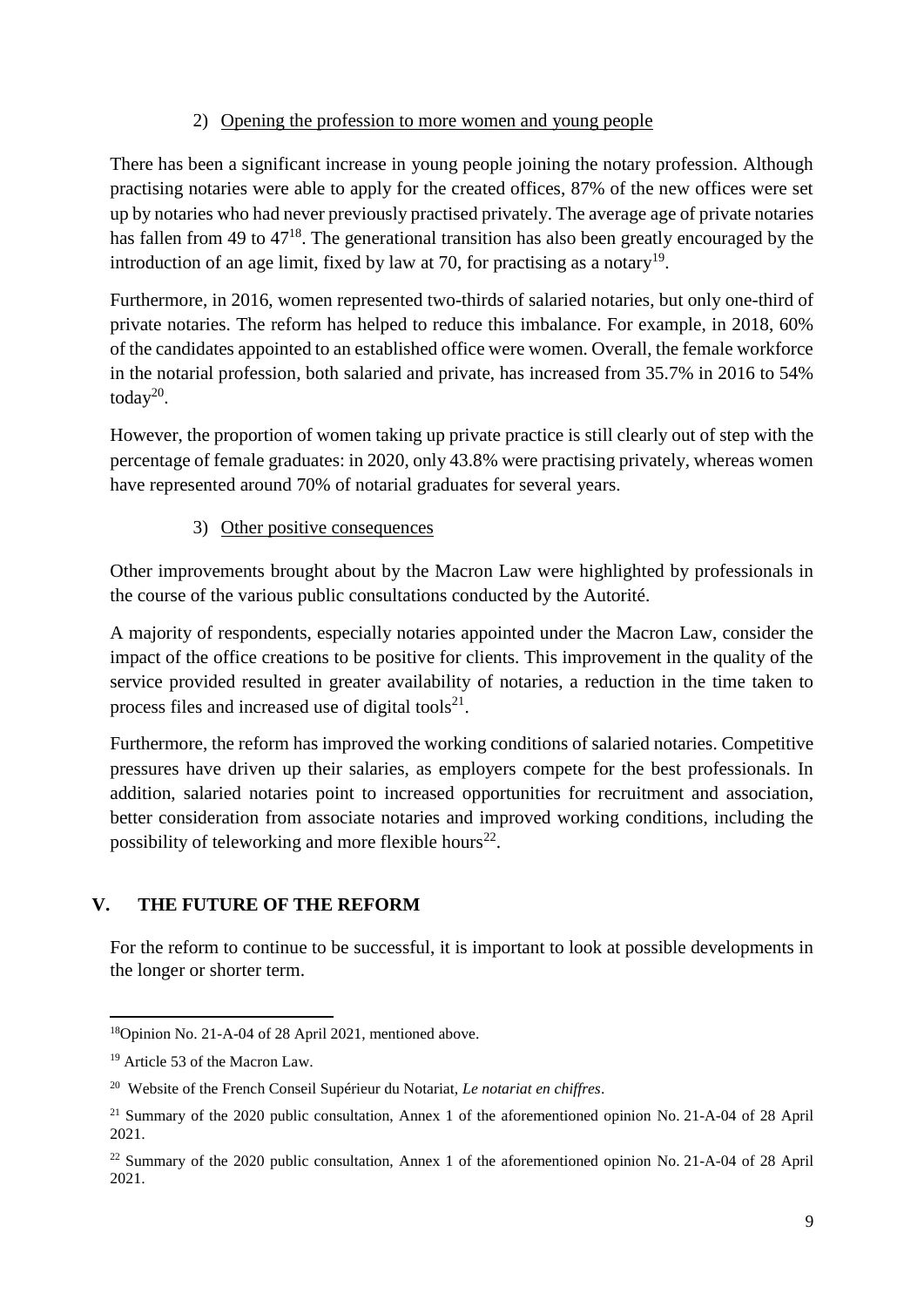### **A. POSSIBLE IMPROVEMENTS IN THE SHORT AND MEDIUM TERM**

### 1) Advertising

In its various opinions, the Autorité has called for a relaxation of the rules on advertising to enable new entrants to become known and develop their customer base.

Notaries are not currently allowed to advertise their services. Since 2019, they have been allowed to make "customised soliciting", but this mode of communication appears restrictive, as it can only take the form of "*a postal mailing or an e-mail addressed to an identified natural or legal person*". It therefore does not allow the use of tools such as physical or telephone canvassing or social networks.

In addition, the creation of a website must be approved by the professional body to which the notary belongs.

### 2) The extension of the reform throughout France

At present, the system for the creation of offices under the Macron Law does not apply in three *départements* in eastern France, due to local features linked to their history.

In the Bas-Rhin, Haut-Rhin and Moselle regions, access to the profession is by competition only. Once admitted, the applicant notary is registered on a list of suitable candidates. They are appointed by the French Minister of Justice following a proposal by a commission composed of three judges and two representatives of the profession. Moreover, the CSN is still involved in the process of creating offices in these departments, unlike in the rest of France.

Although this system might seem more meritocratic at first sight, in reality it reinforces the very favourable situation of those notaries already established, because cases of offices being created are particularly rare and the appointment commission includes notaries practising in the region. There is thus no reason why the creation of offices in these *départements* should be exempt from a needs assessment by an independent authority.

The Macron Law provided for a government report to be submitted to Parliament in 2017 on the advisability of extending the freedom of establishment of notaries to Alsace-Moselle. Six years after the reform, the Autorité regrets that this report has still not been presented to the national representation.

# 3) Market developments

The notarial sector is undergoing a major change, in terms of both supply and demand.

As an example, the computerised entry of exchanges has been greatly accelerated by the health situation. In the spring of 2020, notaries were allowed to create authentic instruments